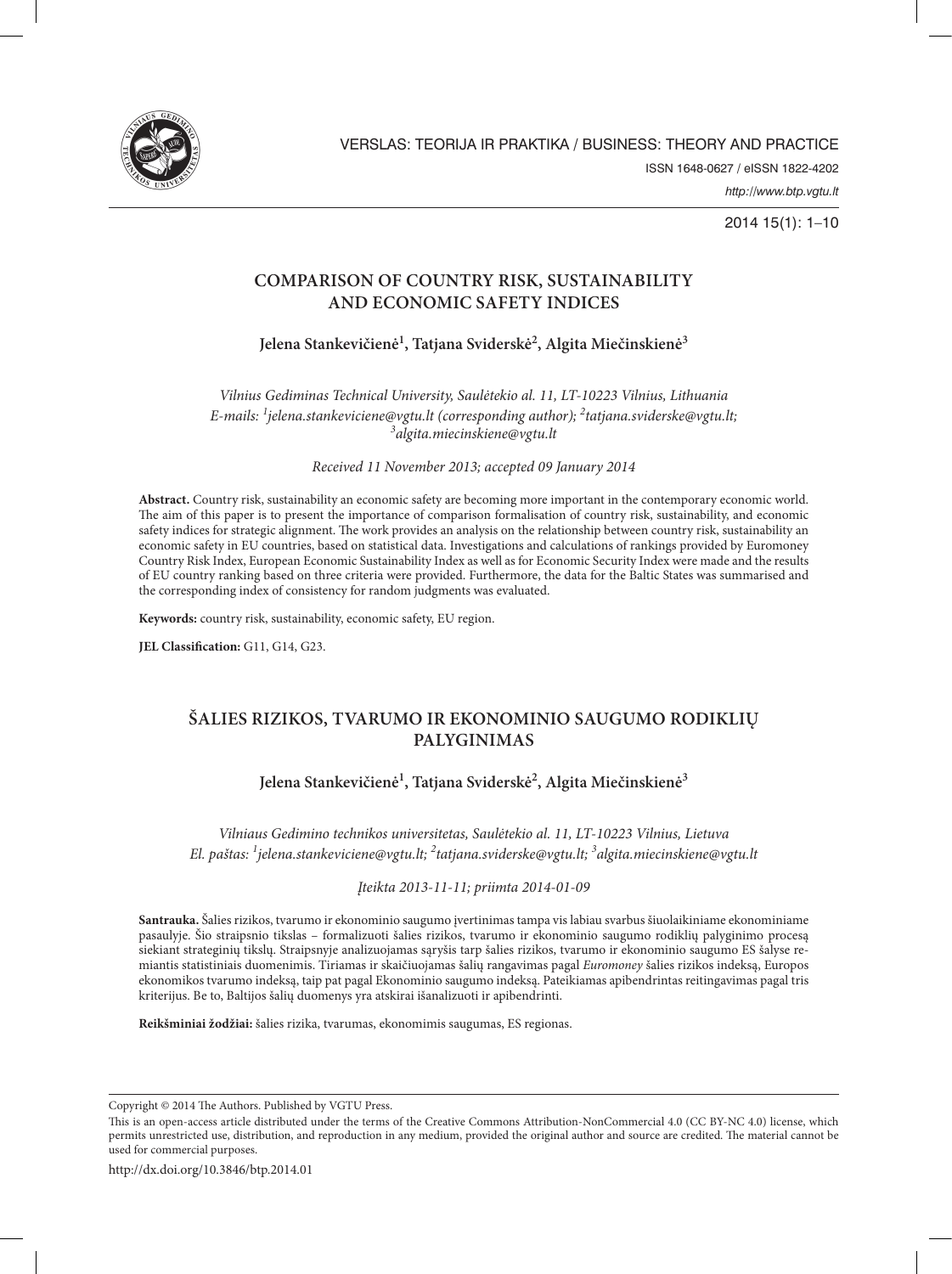#### **Introduction**

Every year it becomes more and more difficult to analyse and predict changes in the financial, economic, and political sectors of business. The importance of country risk analysis is now more understandable and potential for it is growing by establishing a growing number of country risk rating agencies, which combine a wide range of qualitative and quantitative information regarding alternative measures of economic, financial and political risk with associated composite risk ratings. However, the accuracy of any rating agency with regard to any or all of these measures is open to questioning. In the study, Hoti (2005a) provides a qualitative comparison of country risk rating systems used by seven leading rating agencies, as well as a novel analysis of four risk ratings using univariate and multivariate volatility models for nine East European countries. These ratings are compiled by the International Country Risk Guide, which is the only risk rating agency to provide consistent monthly data on a large number of countries since 1984. The empirical results enable a comparative assessment of the conditional means and volatilities associated with county risk returns, defined as the rate of change in country risk ratings, across the aforementioned nine East European countries.

Over the past two decades, interest has grown in developing indicators to measure sustainability. Sustainability is presently seen as a delicate balance between the economic, environmental and social health of a community, nation and of course the earth. At present, measures of sustainability tend to be an amalgam of economic, environmental and social indicators. Economic indicators have been used to measure the state of the economy for much of this century. Social indicators are largely a post-war phenomenon and environmental indicators are more recent still. Interest in developing these indicators largely began when their respective became stressed, aiming to monitor performance and indicate any required ameliorating action. Whereas economists have no difficulty deriving objective and quantitative indicators, sociologists had and still have great difficulty in deriving indicators, because of intangible quality of life issues. Environmental scientists have less difficulty when limiting themselves to abundance of single species rather than biodiversity and ecological integrity.

Sustainability, however, is more than just the interconnectedness of the economy, society and the environment. Although, these are important, they are largely the external manifestations of sustainability. The internal, fundamental and existential dimensions are neglected. Sustainability, therefore, may be something more grand and noble: dynamics, a state of collective grace, a facet of Gaia or even of the Spirit. Rather than asking how we can measure sustainability, it may be more appropriate to ask how we measure up to sustainability.

#### **1. Definitions of country risk**

For some researchers, country risk refers to the "probability of occurrence of political events that will change the prospects for profitability of a given investment" (Haendel *et al.* 1975). One of approaches adopts a practical stance and analyses risk as a negative outcome. With this meaning, risk will exist if it implies a possible loss or at least, a potential reduction of the expected return, as stated by Meldrum (2000).

The concept of risk has different meanings and could be understood either as a performance variance or just as the likelihood of a negative outcome that reduces the initially expected return. The concept of downside risk was already mentioned in Markowitz (1959); though, it is mainly because of computational difficulties in handling this type of model as well as the assumption of normally distributed returns that the variance was favoured as a measure of risk. The paper of Nawrocki (1999) reviews the literature and presents the advantages of using a downside risk approach in view of a total risk stance.

Roy (1952) and Bawa and Lindenberg (1977) had already integrated the notion of downside risk into portfolio theory, but Estrada (2000) and Reuer and Leiblein (2000) have emphasised the usefulness of the downside risk approach for studying emerging markets and international joint ventures. Quer, Claver and Rienda (2007) have introduced an integrated approach by comparing the impact of country risk and cultural distance on entry mode choice. Busse and Hefeker (2006) have also analysed the risk and its influence of foreign direct investments.

Literature analysis of the last 40 years revealed changes in country risk analysis emergent from an increasing number of companies conducting their business abroad. This situation results in specific risks, no matter the source of risk or the nature of the industry. Without a doubt, specific features of each investment or transaction type must be taken into account. Country risk analysis (CRA) tries to define the potential for these risks in order to decrease the expected return of a cross-border investment. Such definition re-joins the very early articles of Gabriel (1966) or Stobaugh (1969) where the investigation was made on difference in investment climate at home and abroad – in a foreign country. It highlights the specific risks associated with doing business abroad, outside the national borders of the company's country of origin. Sometimes, the economic level of country's development is not so important, as even economically developed countries can face a degree of country risk. As Finnerty (2001) noted "many project finance professionals would argue that natural resource projects in the United States are exposed to political risk because of the proclivity within the United States to change the environmental laws and apply the new laws retroactively".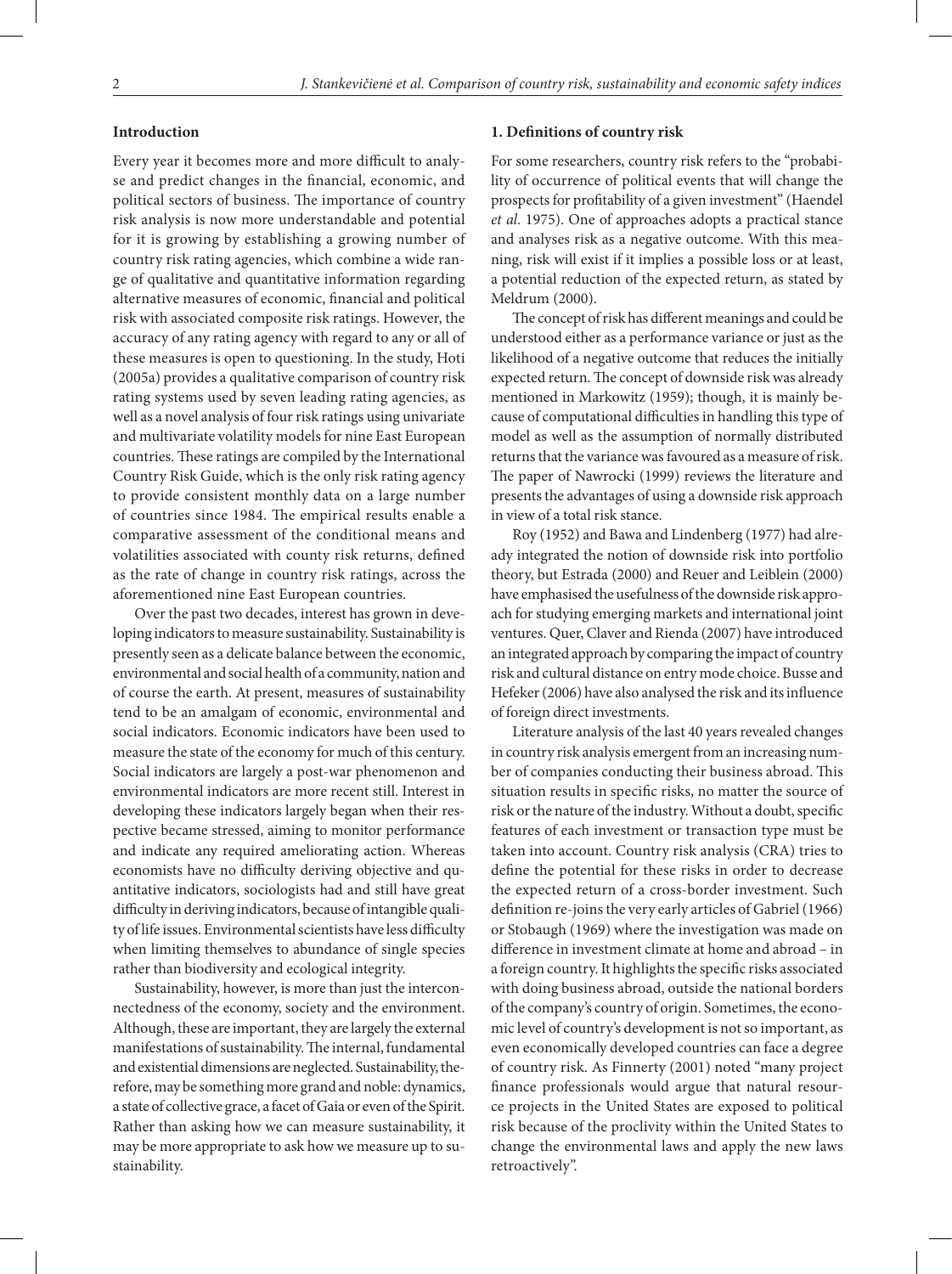A comprehensive formulation of country risk theory is yet in progress. Until now, research literature has usually been indicating the implicit assumption that for a given country, imbalances in the economic, social and political fields are likely to increase the risk of investing. Because of the multiplicity of risk sources, the complexity of their interactions and the variety of social sciences involved, an underlying theory of country risk is still missing. Such a conceptualisation would greatly help in identifying variables at stake. It would make it possible to test the respective relevance of various approaches on offer. So far, most of the research has merely consisted of a classification and description of various potential sources of risk, and the assessment methods have turned these elements into numerical variables without any scientific justification. Fitzpatrick (1983) writes on the subject "the literature is found to define political event risk rather than political risk". Citron and Nickelsburg (1987) have proposed a country risk model for foreign borrowing as well as estimated the one that incorporates a political instability variable. The proposed model predicts high probabilities of default for most of the actual default dates for six countries looking from the historical perspective. This is suggestive of how to understand the phenomenon of foreign debt default. There are many studies related to country risk, its financial integration in a country, the impact on economic and other aspects of country's welfare (Cathy, Goldberg 2009; Kesternich, Schnitzer 2010; Benítez *et al.* 2007; Bordo *et al.* 2009; D'Argensio, Laurin 2009).

#### **2. Evaluation of country risk**

The country risk of one country could be expressed by a single index, which shows the degree of the overall risk to invest in or loan to this country. Two types of indices that represent the degree of country risk – discrete and continuous – exist. Discrete type includes several risk levels, which are predefined and every country is in one level. The number of risk levels may vary from 1 to 20. The single index representing the degree of country risk is a set of different factors about the country. The main interested factors are political and economic–financial ones, and the total number of factors used may vary from less than ten to more than twenty.

Ratha *et al.* (2011) suggest predicting sovereign ratings for developing countries that do not have risk ratings from agencies (such as Fitch, Moody's, and Standard and Poor's). It is important to determine the volume and cost of capital flows to developing countries through international bond, loan and equity markets. Sovereign rating also acts as a ceiling for the foreign currency rating of sub-sovereign borrowers and can be important for their access to international debt and equity capital. Shadow ratings for several

developing countries that have never been rated could be generated and result in a finding that unrated countries do not always remain at the bottom of the rating spectrum. Several of them will be in a similar range to that of the emerging market economies with capital market access.

Chen, Gang and Jianping (2008) proposed a new approach for country risk evaluation, which is based on the multicriteria decision aid method MH DIS (Multi-Group Hierarchical Discrimination). They took a sample consisting of 40 main oil-producing countries and used it to estimate the performance of the method in classifying the countries into two groups. A comparison with multiple discriminant analysis, logit analysis and probit analysis were also performed. The results indicated the superiority of the MH DIS method as opposed to these traditional discrimination techniques already applied in country risk assessment. Similarly, Cathy and Goldberg (2009) introduced their point of view on country risk and financial integration by presenting a case study. Marshall *et al.* (2009) have estimated and determined the country risk of an emerging market as well as dynamic conditional correlation by using GARCH model, which could be one of alternatives for country risk evaluation.

In her paper, Schroeder (2008) also surveys the history and current status of country risk assessment. The goal is to understand why it is that country risk assessors have such poor track record in anticipating the onset of financial crises. The development of the field reflects changes in the composition of international capital flows. These changes have confounded a definition of country risk, especially if a definition is centred on a particular event. It is then argued that the field has reached an impasse, and this impasse is related to the methods of abstraction and the current crisis of vision within the science of economics. This crisis of vision, as it pertains to theories of financial crises, has led to increased reliance on quantitative methods in the field of country risk. Thus, it is very important to find the object of country risk assessment, which is not to monitor for a particular event or symptom of financial crisis but rather to monitor for a particular state of the economy. Besten (2007) has introduced an analysis on similar risk assessment approaches for European countries.

### **3. Euromoney Country Risk Index**

Euromoney Country Risk (Euromoney… 2013) evaluates the investment risk of 186 countries across 15 criteria (or factors) to determine the risks of default on a bond, losing direct investment or to global business relations, by polling more than 400 international economists and other risk experts. The qualitative scores are averaged and combined with three basic quantitative values to give an overall ECR score on a 100-point scale, where 100 is the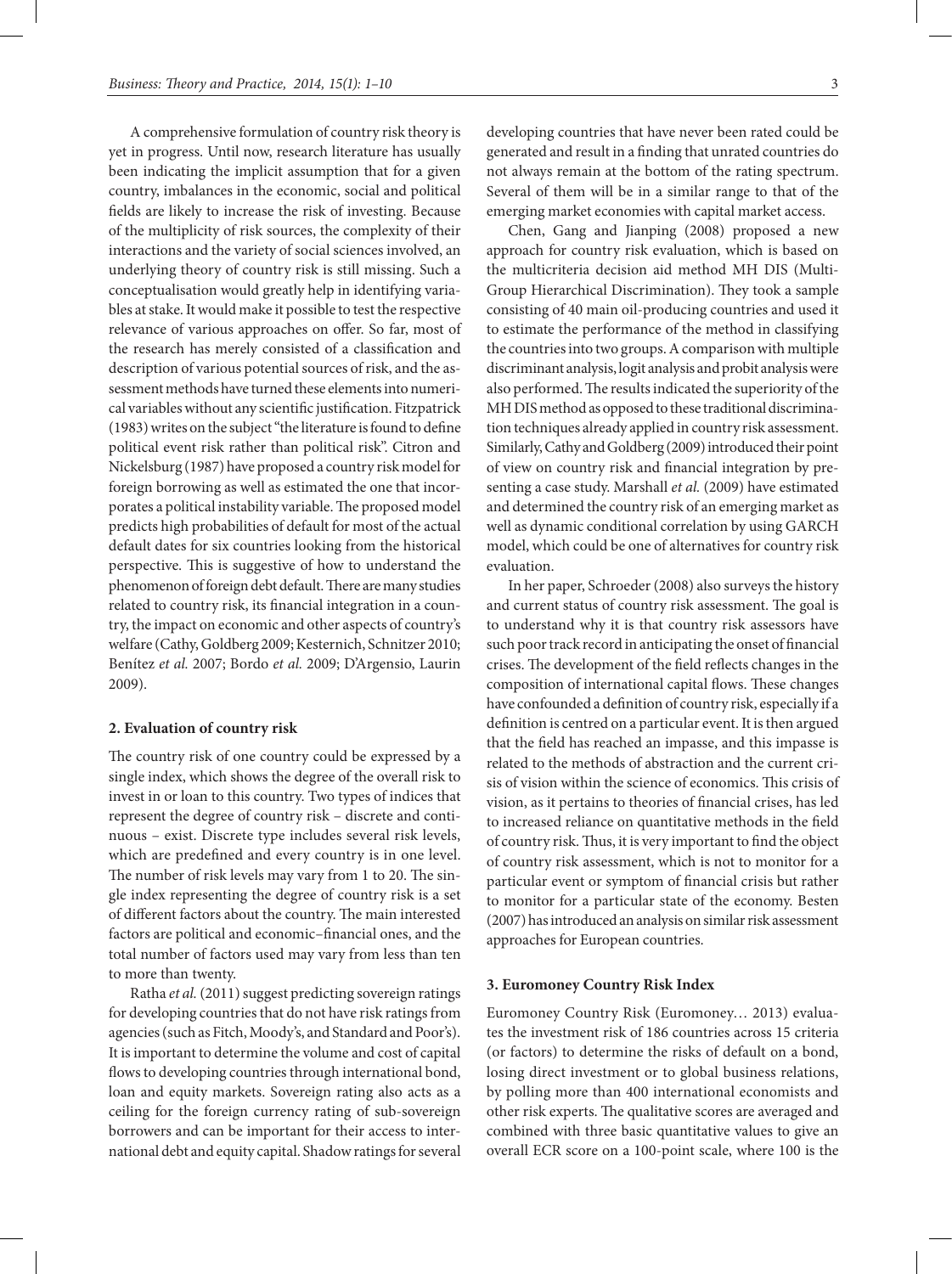safest and 0 – the riskiest. Evaluation includes such risk as: default on a bond, losing direct investment, risk posed to global business relations, etc., by taking a qualitative model, which seeks an expert opinion on risk variables within a country (70% weighting) and combining it with three basic quantitative values (30% weighting).

Factors included in the ranking of countries by risk:

- Political risk;
- Economic performance/projections;
- Structural assessment;
- Debt indicators;
- Credit ratings;
- Access to bank finance;
- Access to capital markets.

Euromoney assigns a weighting to six categories (Euromoney… 2013). The three qualitative expert opinions are political risk (30% weighting), economic performance (30%) and structural assessment (10%). The three quantitative values are debt indicators (10%), credit ratings (10%) and access to bank finance/capital markets (10%).

*The qualitative average*. The qualitative average is produced by combining evaluations of political, economic and structural assessments from experts around the world. When applying political, economic and structural assessments to a 100 point scale for the qualitative average only (rather than the full Euromoney Country Risk score), the following weighting is used: political 43%, economic 43% and structural 14% (Euromoney… 2013).

*Qualitative assessments.* Economic risk: participants rate each country of which they have knowledge from 0–10 across 6 sub-factors to equal a score out of 100. The categories of economic risk scored are as follow: bank stability/risk; GNP outlook; unemployment rate; government finances; and monetary policy/currency stability. Political risk: participants rate each country of which they have knowledge from 0–10 across 5 sub-factors to equal a score out of 100. The categories of political risk scored are as follow: corruption; government non-payments/nonrepatriation; government stability; information access/ transparency; institutional risk; regulatory and policy environment. Structural risk: participants rate each country of which they have knowledge from 0–10 across 4 sub-factors to equal a score out of 100. The categories of structural risk scored are as follow: demographics; hard infrastructure; labour market/industrial relations; and soft infrastructure. Individual experts must apply a value to each sub-factor before their score is accepted into the system. Individual experts can also modify sub-factor weights to modify their effect on the overall score of 100. The weight of an individual sub factor can be lowered to a minimum of 10% and to a maximum of 30%. This

allows the system to capture a second attribute alongside of the evaluation of that category, which is the estimated effect of the category. For instance, a user may judge that the single most important issue facing a given country is maintaining the stability of its currency, thus deciding to increase the weighting of the monetary policy/currency stability category from 20% to 30%. Within each sub factor, ECR also asks experts for further information on the reasons behind each individual score, and these fall under the category of related factors. These are more like poll points, and do not directly affect the score. Instead, they inform a change made to a sub-factor score and weight. For example, within the economic risk category of bank stability lie four further related factors: regulatory risk, trading exposures, asset quality and undercapitalisation. Individual experts are able to add more related factors and ignore the ones that are not applicable (Euromoney… 2013).

*The quantitative score factors.* Access to bank finance/ capital markets: participants rate each country's accessibility to international markets on a scale of  $0-10$  ( $0 =$  no access at all and 10 = full access). These scores are averaged and then weighted to 10%. *Debt indicators*: calculated using the following ratios from the World Bank's Global Development Finance figures: total debt stocks to GNP (A), debt service to exports (B); current account balance to GNP (C). Developing countries that do not report complete debt data score a zero. *Credit ratings:* nominal values are assigned to sovereign ratings from Moody's, Standard & Poor's and Fitch IBCA. The ratings are converted into a score using a set scoring chart. This score is then averaged and the score is weighted to 10%. The higher the average value, the better (Euromoney… 2013).

## **4. Indicators and indices of sustainability**

For the past two decades, there have been many local, regional, state/provincial, national and international efforts to find useful sustainability indicators. The key feature of some of these suggested indicators is that they are defined through public participation. Therefore, these indicators are meaningful to a respective community. However, indicators based on asymmetric information and the heterogeneous interests of stakeholders often make them incomparable, and therefore, less usable in other environments. International Institute for Sustainable Development (IISD) hosts and manages the compendium of sustainable development indicator initiatives around the world. Currently, the site provides information on 669 initiatives (IISD 2006).

The UN Commission on Sustainable Development (UNCSD) from its working list of 134 indicators derived a core set of 58 indicators for all countries to use. The CSD is currently updating this set of indicators. A universal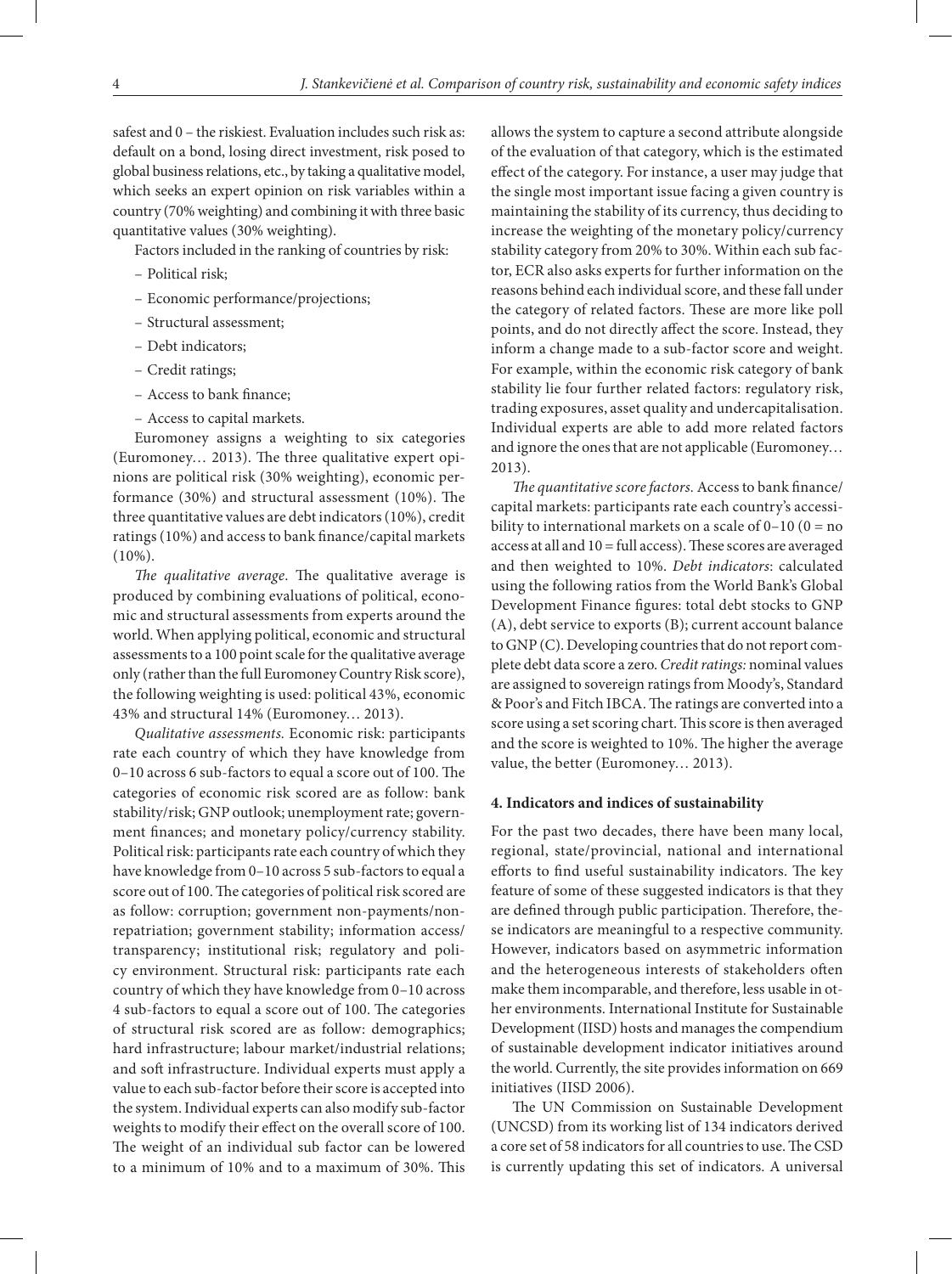set of indicators can be defined but local sustainability concerns should be addressed in assessing the sustainability of an economic activity (Meadows 1998). Recent initiatives include the development of aggregate indices, headline indicators, goal-oriented-indicators, and green accounting systems. Early composite indices include Measure of Economic Welfare (MEW), Index of Social Progress (ISP), Physical Quality of Life Index (PQLI), and Economic Aspects of Welfare (EAW) and challenges the concept of distinguishing economic welfare from noneconomic welfare (Dewan 2006).

Indices developed in the 1990s to measure the aggregate performance of the economy or the sustainability include Human Development Index (HDI) by the UNDP (1990), Sustainable Progress Index (SPI), Ecological Footprint, Material Input Per Service Unit (MIPS), Index for Sustainable Economic Welfare (ISEW), Genuine Progress Indicator (GPI), Genuine Savings Indicator (GSI), Barometer of Sustainability, and Environmental Pressure Indicators (EPI) (Dewan 2006).

The Consultative Group on Sustainable Development Indicators (CGSDI) at IISD as part of their effort to create "an internationally accepted sustainable development index" produced the Dashboard of Sustainability, a performance evaluation tool, in 2001.

More recently developed indices include Total Material Requirement, Eco-efficiency Indices, the Compass of Sustainability, Environmental Sustainability Index (ESI) and Environmental Performance Index (EPI). Most of these indices are not used by policy-makers due to measurement, weighting, and indicator selection problems. However, some of them are popular among different stakeholders (Dewan 2006).

Two distinct methodologies can be found in all of these. Mainstream economists use monetary aggregation method, whereas scientists and researchers in other disciplines prefer to use physical indicators. Economic approaches include greening the GDP, resource accounting based on their functions, sustainable growth modelling, and defining weak, and strong sustainability conditions. For example, recently developed ISEW and GPI are corrections of the National Income (NI) accounts for environmental and some other non-market activities to reflect Hicksian income (Dewan 2006).

Some of the indicators that are unaccounted for, or not accounted for as costs, in the GDP, but are included in either ISEW or GPI as 'defensive expenditures' are private expenditures on health and education; costs of commuting, urbanization and auto accidents; costs of different types of pollution, depletion of non-renewable resources and long term environmental damage; the value of volunteer work; and the costs of crime, family breakdown, underemployment, etc. (Dewan 2006).

## **5. The European Economic Sustainability Index (EESI)**

In light of the unprecedented turmoil in the eurozone and the uncertainty over what the future holds, it is important to not only understand the current pressures on public finances but also the medium- to long-term factors which will affect the economic stability and sustainability of EU countries in the future. The long-term competitiveness of European economies, their governance and their ability to carry out structural reforms to cope with long-term challenges will all influence whether countries have a sustainable economy in the long-run. This will also determine the success or failure of the euro. To assess the economic sustainability of Europe's economies, the EPC has developed an index to assess simultaneously the short-, mediumand long-term economic sustainability of EU countries relative to each other. This index is constructed using six domains: deficits, national debt, growth, competitiveness, governance/corruption, and cost of ageing.

To examine economic sustainability in more detail, the European Policy Centre developed the European Economic Sustainability Index (EESI) in 2010. This Policy Brief updates the EESI with the most recent data. Not only does it take into account deficits (average 2011–2012) and debt levels (2011), but also considers growth forecasts (average 2011–2012). Furthermore, the EESI is oriented towards the long term: it incorporates the Global Competitiveness Index (2011), the Corruption Perceptions Index (2011) and the Labour Market Adjusted Dependency Ratio (2011). These indicate how an economy is likely to perform in the future. All these different factors are combined in the EESI to produce a relative ranking for all EU-27 countries.

Of course, no index can fully capture how a country's economy is likely to perform. There are always issues linked to each component of such an index: what are the appropriate indicators? Any analysis that fails to take into account indicators of long-term performance is both incomplete and misleading. The trajectory of the crisis will also depend on these long-term factors. A poor performance in the index doesn't mean there is no chance of economic sustainability in the long term. Rather, the index suggests that those countries at the bottom of the ranking need to focus more on implementing the kind of reform that boosts efficiency and growth. It also suggests that these countries will need to do more to invest in future growth, and some of this investment will need to come from their stronger European partners.

One of the key questions surrounding any index is its sensitivity to any changes in the weight of its various domains. If more emphasis is put on short-term indicators (deficits and growth) and less on long-term indicators (Corruption Perceptions Index and Global Competitiveness Index), it tends to improve the position of the CEE-MS: for example, Latvia's and Bulgaria's rankings would improve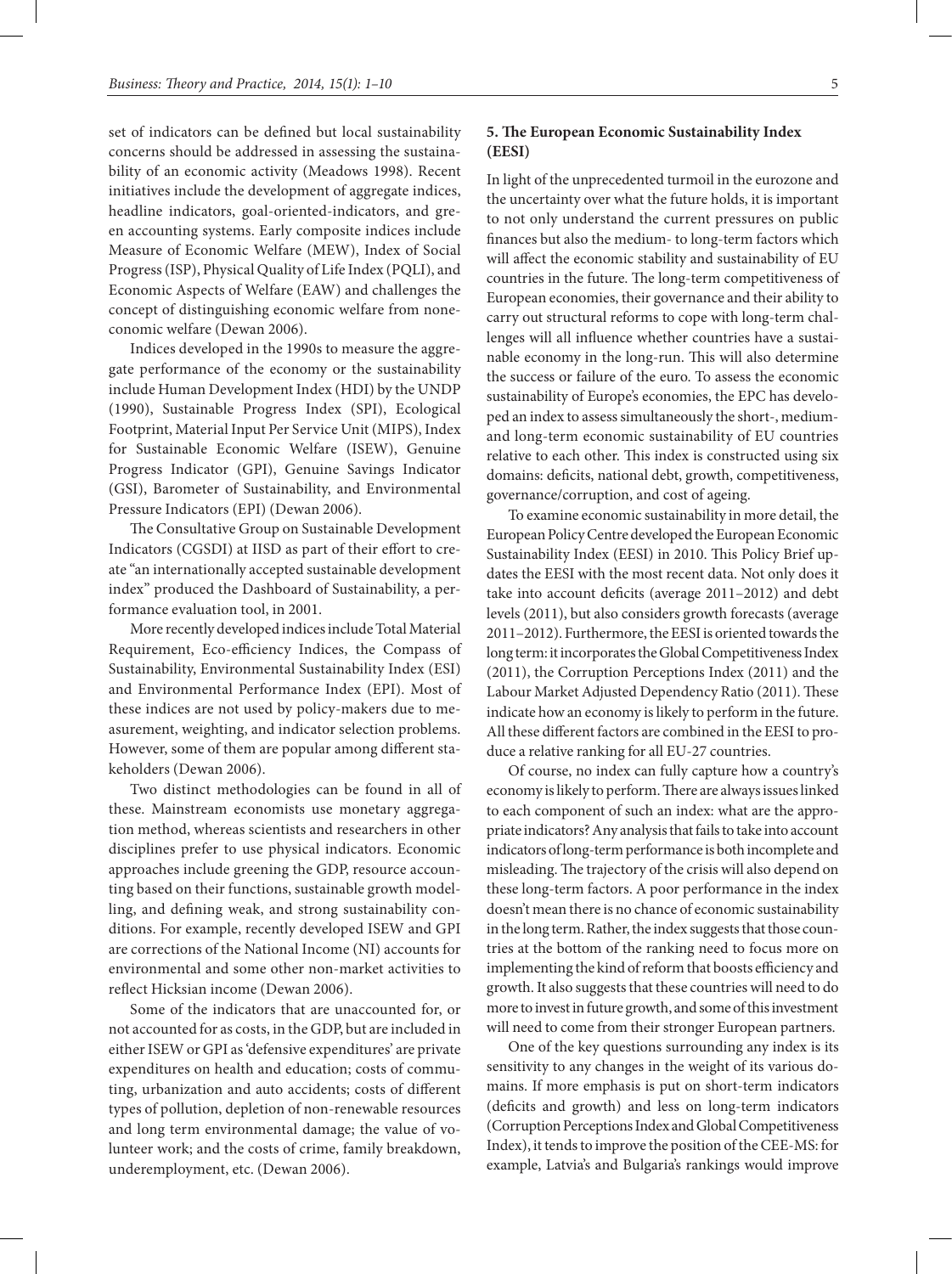significantly. At the same time, Ireland, France and the UK would all fall significantly in the rankings.

These indicators have been chosen to reflect a balance between short-, medium- and long-term pressures on economic sustainability. They have to be available in all EU Member States and ideally –updated on a regular basis. They

| Table 1. Six indicators, which are included in EESI |
|-----------------------------------------------------|
|-----------------------------------------------------|

| Indicator<br>domain                                                                  | Description                                                                                                                                                                                                                                                                                                                                                          | Reason for<br>inclusion                                                                                  |  |  |
|--------------------------------------------------------------------------------------|----------------------------------------------------------------------------------------------------------------------------------------------------------------------------------------------------------------------------------------------------------------------------------------------------------------------------------------------------------------------|----------------------------------------------------------------------------------------------------------|--|--|
| GDP<br>growth<br>(a)                                                                 | Annual change in GDP (average<br>of two years)                                                                                                                                                                                                                                                                                                                       | Short-term<br>indicator of<br>economic<br>performance<br>and of ability<br>to repay debt                 |  |  |
| Debt levels<br>(b)                                                                   | Total government debt<br>measured as a percentage of<br>GDP - part of the so-called<br>Maastricht or Convergence<br>Criteria of Economic and<br>Monetary Union                                                                                                                                                                                                       | Medium-to<br>long-term<br>indicator of<br>public finance<br>performance                                  |  |  |
| Deficit/<br>surplus<br>(c)                                                           | Government's net borrowing<br>requirement, i.e. the<br>difference between revenues<br>and expenditure - part of<br>the so-called Maastricht<br>or Convergence Criteria of<br>Economic and Monetary Union                                                                                                                                                             | Short-term<br>indicator of<br>public finance<br>performance                                              |  |  |
| Global<br>Com-<br>petitive<br>Index<br>(World<br>Economic<br>Forum)<br>(d)           | A composite indicator, capturing<br>microeconomic and macro-<br>economic foundations of<br>competitiveness, defined "as the<br>set of institutions, policies, and<br>factors that determine the level<br>of productivity of a country.<br>The level of productivity, in<br>turn, sets the sustainable level of<br>prosperity that can be earned by<br>an economy (e) | Long-term<br>index of<br>compe-<br>titiveness and<br>future growth<br>potential                          |  |  |
| Corruption<br>Perception<br>Index $(f)$<br>(Trans-<br>parency<br>Inter-<br>national) | "Measures the perceived level of<br>public-sector corruption in 180<br>countries and territories around<br>the world. The CPI is a "survey<br>of surveys", based on 13 different<br>expert and business surveys" (g)                                                                                                                                                 | Underlying<br>index of<br>governance/<br>rule of law<br>and proxy for<br>public sector<br>efficiency     |  |  |
| Future cost<br>of ageing                                                             | Long-term expenditure<br>projections covering pensions,<br>health care, long-term care,<br>education and unemployment<br>transfers for all Member States<br>(h)                                                                                                                                                                                                      | Very<br>long-term<br>indicator of<br>public finance<br>pressure and<br>proxy for<br>structural<br>reform |  |  |

*Source:* compiled by the authors.

also have to enable a clear ranking i.e. there has to be a clearly identifiable performance scale which enables a ranking from high performance to low performance.

#### **6. Theoretical approach to economic security**

A successful state is a state that exports more than imports. Historically, the main reason for export promotion was the only way for a state to accumulate substantial amounts of gold, which was the symbol of power. Having power meant being stable and secure. No enemy would attack a rich state as riches meant power. Gold guaranteed peace and stability. Mercantilist view on economic stability and security emerged from the point of view of a state. The powerful rich state was a warrantor for stability and welfare. This method of trade is known as zero sum game (only one can gain) (Udovic 2011).

Reassuming this we can point out that for mercantilists, the crucial security was state security and they did not acknowledge other types of security or other possible insecurities (such as environmental, political, personal ect.). They also realised that the political instability emerged from economic instability, because the primary goal of a state was trade and economic welfare. If the latter was not achieved then people were unsatisfied. Discontentment (that arose from economic instability) provoked riots, wars and revolutions. Svetličič and Rojec (2002) explain, "security depends equally on reality and perception and it is today understood and guaranteed as "economic and political stability, social cohesion, democracy and employment. Security is a state of mind and that it strongly depends on others and not only on oneself."

Simple explanation (obviously, subject to many possible objections) is that "economic security is a never-ending (and not a standstill) process, firstly determined by macroeconomic environment, which is strictly connected with and effects the mezo level (firms and enterprises); and determines the micro level (individual needs) economic security. This last, through perception that (personal) economic security exists, and is fixed and stable, directly and indirectly exerts influence on the macroeconomic environment, which becomes, for the sake of confidence, even more stable, secure and consecutively reproduces the economic security feelings through "hard macroeconomic indexes" (inflation rate, employment …) back to the micro economic level. The circle of reproduction is infinite" (Udovic 2011).

Damijan (1996) established its own criteria called Aggregate value of state (AVS), which is composed of three variables: (1) percentage of the state area in the entire world area, (2) percentage of the population in the entire world population and (3) percentage of the national GDP in the global GDP. The result is not the sum, but the weighted sum with weights 0.108; 0.205 and 0.976 (Udovic 2011).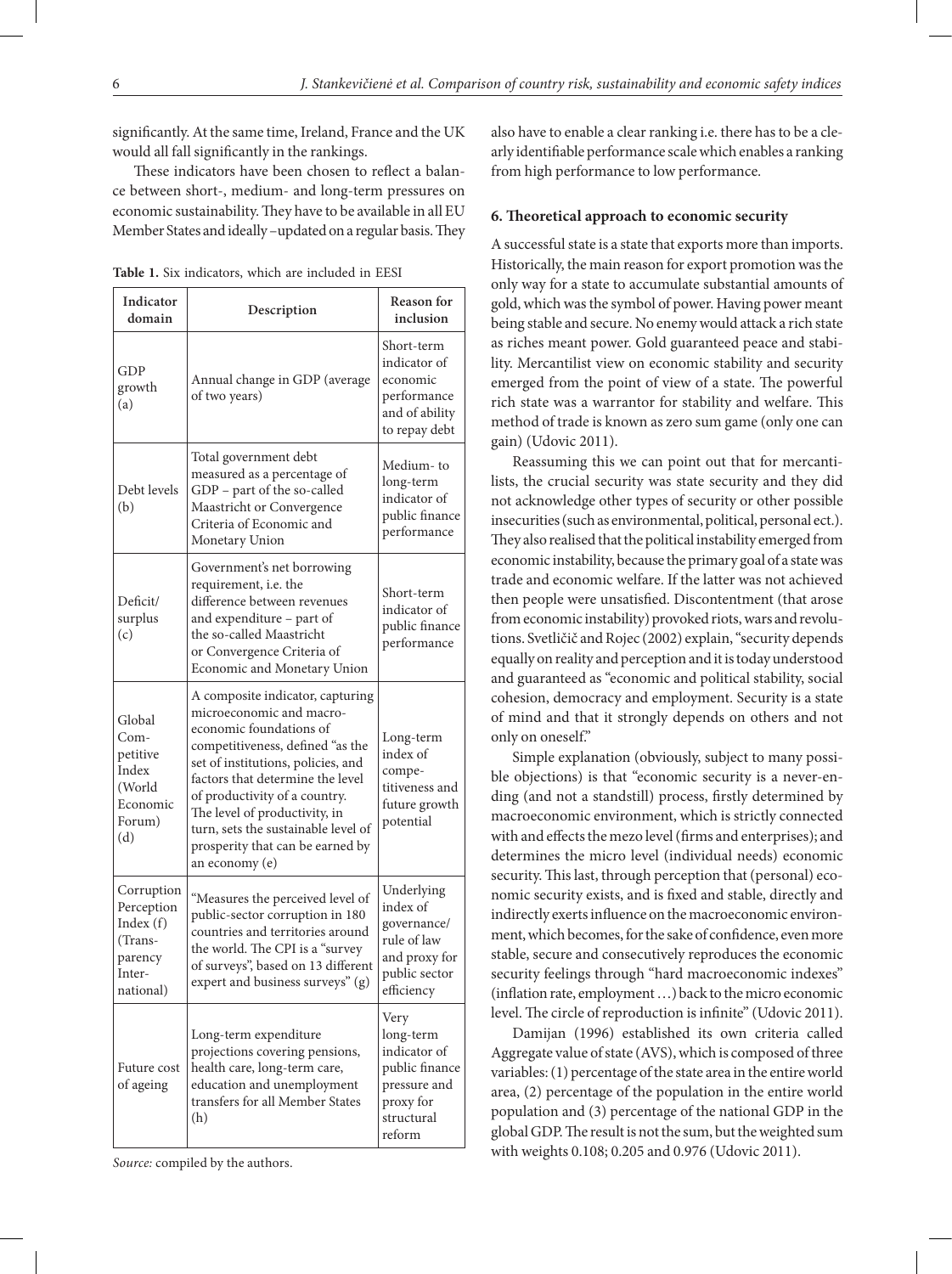### **7. Analysis of indices**

The main task is to find out the relationship between country risk, economic sustainability, and economic security (Fig. 1).

In order to prove the relationship, each ratio from the box was analysed. The ratios taken are Euromoney country risk index for evaluation of country risk, European economic sustainability index for evaluation of economic sustainability, and aggregate value of state index for evaluation of economic security. All ratios of European Union member states for 2011 were analysed.

The results of aggregated valuation of three indices and ranking by each index are presented in Table 2.

We consider n elements to be compared,  $C_1 \ldots C_n$  and denoting the relative "weight" (or priority or significance)



**Fig. 1.** Interdependence between ratios (Source: compiled by the authors)

|                                                   |  | Table 2. EU countries ranking based on three criteria: Euromoney Country Risk Index, European Economic Sustainability |
|---------------------------------------------------|--|-----------------------------------------------------------------------------------------------------------------------|
| Index and Aggregate Value of State Index for 2011 |  |                                                                                                                       |

| No.            | EU country      | <b>Euromoney Country Risk Index</b> |                |               | European Economic<br>Sustainability Index | Aggregate Value of State Index |                |  |
|----------------|-----------------|-------------------------------------|----------------|---------------|-------------------------------------------|--------------------------------|----------------|--|
|                |                 | Overall score                       | Rank           | Overall score | Rank                                      | Overall score                  | Rank           |  |
| 1              | Austria         | 84.36                               | 7              | 0.26          | 7                                         | 0.5766                         | 10             |  |
| 2              | Belgium         | 76.78                               | 10             | 0.05          | 9                                         | 0.4109                         | $\overline{9}$ |  |
| 3              | Bulgaria        | 53.77                               | 24             | $-0.17$       | 18                                        | 0.3158                         | 25             |  |
| $\overline{4}$ | Cyprus          | 75.56                               | 11             | $-0.01$       | 11                                        | 0.2813                         | 24             |  |
| 5              | Czech Republic  | 74.52                               | 13             | $-0.10$       | 13                                        | 0.2070                         | 16             |  |
| 6              | Denmark         | 89.07                               | $\overline{2}$ | 0.51          | $\overline{2}$                            | 0.1064                         | 13             |  |
| 7              | Estonia         | 57.50                               | 22             | 0.36          | 5                                         | 0.0868                         | 23             |  |
| 8              | Finland         | 87.31                               | $\overline{4}$ | 0.51          | $\overline{2}$                            | 0.0851                         | 11             |  |
| 9              | France          | 81.42                               | 8              | 0.00          | 10                                        | 0.0693                         | $\overline{2}$ |  |
| 10             | Germany         | 85.73                               | 6              | 0.32          | 6                                         | 0.0617                         | $\mathbf{1}$   |  |
| 11             | Greece          | 49.72                               | 26             | $-0.88$       | 26                                        | 0.0534                         | 12             |  |
| 12             | Hungary         | 58.75                               | 21             | $-0.21$       | 19                                        | 0.0457                         | 17             |  |
| 13             | Ireland         | 63.38                               | 19             | $-0.15$       | 16                                        | 0.0446                         | 15             |  |
| 14             | Italy           | 70.60                               | 17             | $-0.47$       | 25                                        | 0.0381                         | $\overline{4}$ |  |
| 15             | Latvia          | 52.38                               | 25             | $-0.14$       | 14                                        | 0.0303                         | 21             |  |
| 16             | Lithuania       | 57.18                               | 23             | $-0.04$       | 12                                        | 0.0250                         | 19             |  |
| 17             | Luxembourg      | 90.86                               | $\mathbf{1}$   | 0.37          | $\overline{4}$                            | 0.0250                         | 22             |  |
| 18             | Malta           | 74.49                               | 14             | $-0.24$       | 21                                        | 0.0123                         | 27             |  |
| 19             | Poland          | 71.15                               | 16             | $-0.14$       | 15                                        | 0.0084                         | $\,8\,$        |  |
| 20             | Portugal        | 60.73                               | 20             | $-0.23$       | 20                                        | 0.0078                         | 14             |  |
| 21             | Romania         | 49.59                               | 27             | $-0.26$       | 22                                        | 0.0070                         | 26             |  |
| 22             | Slovakia        | 73.82                               | 15             | $-0.31$       | 24                                        | 0.0060                         | 18             |  |
| 23             | Slovenia        | 74.92                               | 12             | $-0.15$       | 17                                        | 0.0048                         | 20             |  |
| 24             | Spain           | 66.53                               | 18             | $-0.27$       | 23                                        | 0.0033                         | 5              |  |
| 25             | Sweden          | 88.72                               | $\overline{3}$ | 0.76          | $\mathbf{1}$                              | 0.0020                         | $\overline{7}$ |  |
| 26             | The Netherlands | 86.97                               | 5              | 0.46          | 3                                         | 0.0018                         | 6              |  |
| 27             | United Kingdom  | 80.21                               | 9              | 0.16          | 8                                         | 0.0011                         | $\mathfrak{Z}$ |  |

*Source:* compiled by the authors based on http://www.euromoneycountryrisk.com; http://www.epc.eu and Damijan's criteria (1996).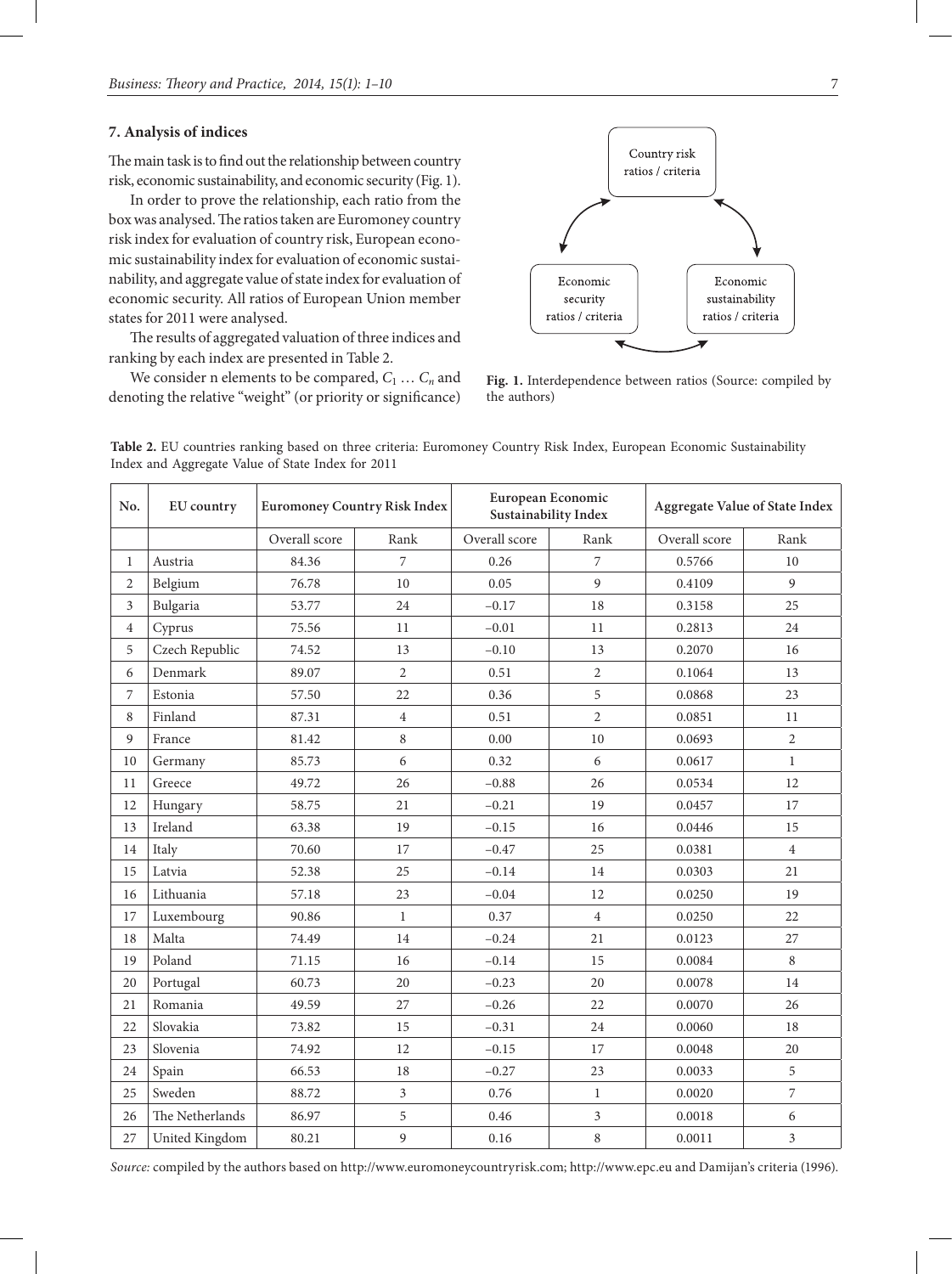of  $C_i$  with respect to  $C_j$  by  $a_{ij}$  and forming a square matrix  $A = (a_{ij})$  of order *n* with the constraints that  $a_{ij} = 1/a_{ji}$ , for  $i \neq j$ , and  $a_{ii} = 1$ , all *i*. Such a matrix is said to be a reciprocal matrix.

The weights are consistent if they are transitive, that is  $a_{ik} = a_{ji}a_{jk}$  for all *i*, *j*, and *k*. Such a matrix might exist if the *aij* are calculated from exactly measured data. Then, find a vector ω of order n such that  $Aω = λω$ . For such a matrix, ω is said to be an eigenvector (of order *n*) and λ is an eigenvalue. For a consistent matrix,  $\lambda = n$ .

As the field of interest is the Baltic States, we have summarised the data (Table 3).

These indices should be compared with each other, for the reason a Table 4 with three attributes is presented as a matrix.

The eigenvector of the relative importance or value of each index is (0.089; 0.642; 0.270). Thus, sustainability index is the most valuable, while the country risk index and economic security index are behind.

The next stage is to calculate  $\lambda_{\text{max}}$  to lead to the Consistency Index and the Consistency Ratio. First, multiply on the right the matrix of judgements by the eigenvector, obtaining a new vector. The calculation for the first row in the matrix is:  $6'0.089+1'0.642+3'0.270 = 1.983$  and the remaining two rows give 0.661 and 0.330. This vector is of three elements (1.983; 0.661; 0.330); the product  $A_{\omega}$  according to the AHP theory is  $A\omega = \lambda_{\text{max}}\omega$ , so now it is possible to get three estimates of  $\lambda_{\text{max}}$  by simply dividing each component of (1.983; 0.661; 0.330) by the corresponding eigenvector element. This gives 1.983/0.089 = 22.33 together with 1.03 and 1.23. The mean of these values is 8.20 and that is our estimate for  $\lambda_{\max}$ . If any of the estimates for  $\lambda_{\max}$ turns out to be less than n, or 8 in this case, there has been an error in the calculation, which is a useful sanity check.

The Consistency Index for a matrix is calculated from  $(\lambda_{\text{max}} - n)/(n - 1)$  and, since  $n = 3$  for this matrix, the CI is 2.6. The final step is to calculate the Consistency Ratio for this set of judgments using the CI for the corresponding value from large samples of matrices of purely random judgments using the table below, derived from Saaty's book (2010), in which the upper row is the order of the random matrix, and the lower is the corresponding index of consistency for random judgments.

For this case, it gives  $2.6/1.41 = 1.84$ . Saaty (2010) argues that CR > 0.1 indicates that the judgments are at the limit of consistency though had to be accepted sometimes. It means that calculated results are rather relevant for making of conclusions.

### **8. Concluding remarks**

1. The aim of this study was to develop a system, which based on existing research, mainly on indices and multicriteria evaluation methodology, could be used for complex valuation of country risk, sustainability and economic safety. It was demonstrated that the proposed aggregation system of three indicators – Euromoney country risk index, European economic sustainability index and Aggregate value of state index of 27 EU countries – offers the possibility to compare and benchmarking of each country according to the complex valuation of main risk drivers.

2. The proposed complex valuation system of country risk, sustainability and economic safety could be used to evaluate and standardise country risk, sustainability, and economic safety as a ratio system, reference point and multiplicative form appropriately suitable for cases, where there are several alternatives (EU countries or the Baltic States), and several objectives.

**Table 3.** Baltic States indices

| EU country | Country risk index | Sustainability index | Economic security index |
|------------|--------------------|----------------------|-------------------------|
| Estonia    | 57.50              | 0.36                 | 0.0868                  |
| Latvia     | 52.38              | $-0.14$              | 0.0303                  |
| Lithuania  | 57.18              | $-0.04$              | 0.0250                  |

*Source:* compiled by the authors.

**Table 4.** Matrix with weights for each country

| Indices                 | Estonia | Latvia | Lithuania | Root of product of values | Eigenvector |
|-------------------------|---------|--------|-----------|---------------------------|-------------|
| Country risk index      |         |        |           | 0.363                     | 0.089       |
| Sustainability index    |         |        |           | 2.621                     | 0.642       |
| Economic security index |         | 1/6    | 1/2       | 1.101                     | 0.270       |
| Total                   |         |        |           | 3.931                     | 000.1       |

*Source:* compiled by the authors.

**Table 5.** Indices of consistency for random judgments

| 0.00 | 0.001 | $\Gamma$ O<br>U.G8 | 0.90 | $\sim$ $\sim$<br>. <i>. .</i> | . | $\sim$ $\sim$<br>1.JA | ↵<br>. | $\Delta$<br>. |  |
|------|-------|--------------------|------|-------------------------------|---|-----------------------|--------|---------------|--|

*Source:* Saaty T. L., 2010.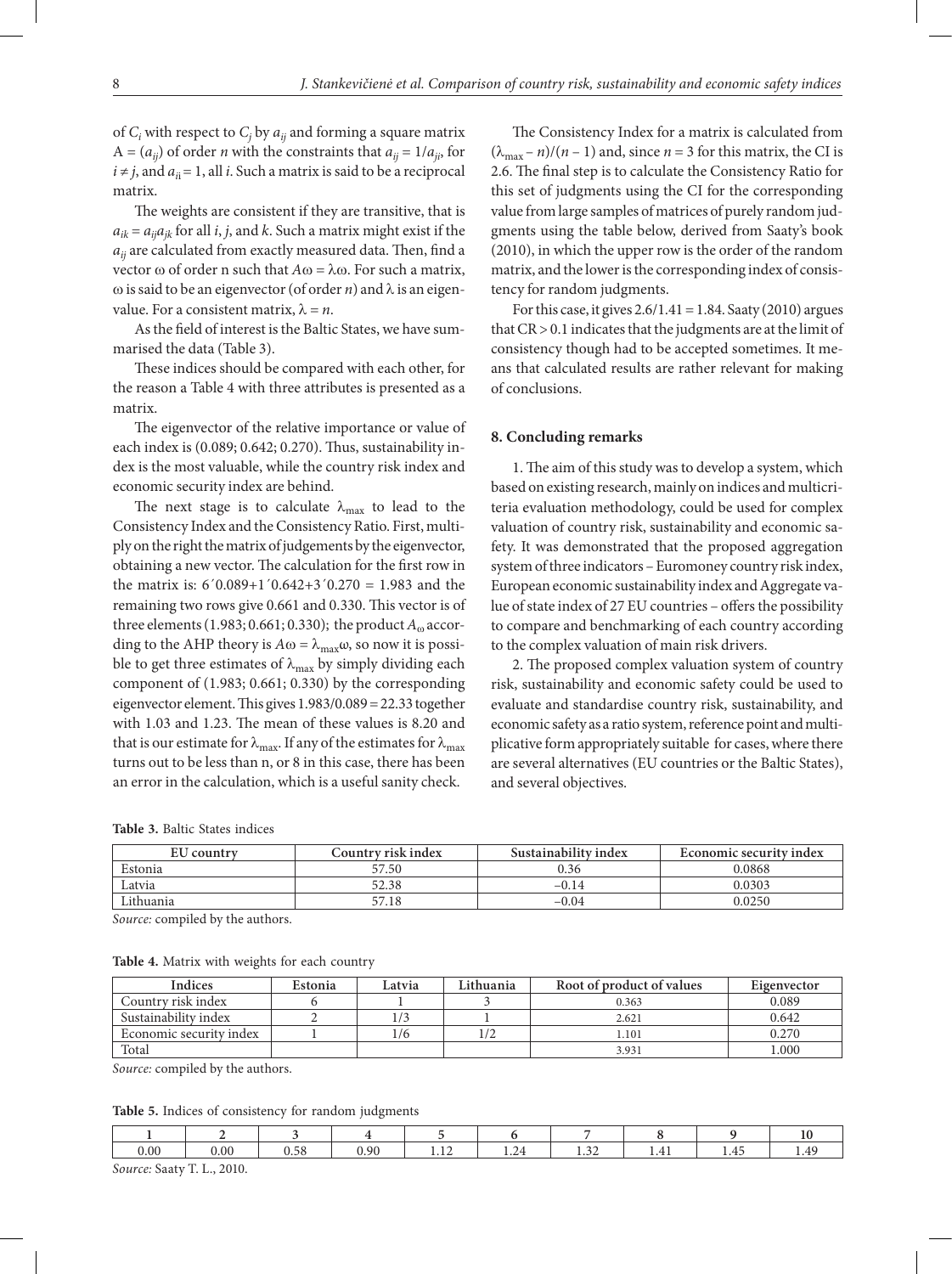3. Later studies could explore new methods for country risk assessment and sustainability evaluation (for example, MOORA and MULTMOORA) and compare results to those received by using the method. Additionally, a new investigation on the interrelationship between country risk, sustainability and economic safety could be introduced.

#### **References**

- Bawa, V. S.; Lindenberg, E. B. 1977. Capital market equilibrium in a mean-lower partial moment framework, *Journal of Financial Economics* 5(2): 189–200. http://dx.doi.org/10.1016/0304-405X(77)90017-4
- Benítez, P. C.; McCallum, I.; Obersteiner, M.; Yamagata, Y. 2007. Global potential for carbon sequestration: geographical distribution, country risk and policy implications, *Ecological Economics* 60(3): 572–583. http://dx.doi.org/10.1016/j.ecolecon.2005.12.015
- Besten den, P. J. 2007. Risk assessment approaches in European countries, *Sustainable Management of Sediment Resources* 3: 153–205. http://dx.doi.org/10.1016/S1872-1990(07)80066-3
- Bordo, M. D.; Meissner, C. M.; Weidenmier, M. D. 2009. Identifying the effects of an exchange rate depreciation on country risk: evidence from a natural experiment, *Journal of International Money and Finance* 28(6): 1022–1044. http://dx.doi.org/10.1016/j.jimonfin.2008.10.004
- Busse, M.; Hefeker, C. 2006. Political risk, institutions and foreign direct investment, *European Journal of Political Economy* 23(2): 397–415. http://dx.doi.org/10.1016/j.ejpoleco.2006.02.003
- Cathy, S.; Goldberg, J. M. 2009. Country risk and financial integration – a case study of South Africa, *Research in International Business and Finance* 24(2): 138–145. http://dx.doi.org/10.1016/j.ribaf.2009.10.003
- Chen, W.; Gang, L.; Jianping, L. 2008. Oil-exporting country risk evaluation using a multi-group discrimination method, in *Proceedings of 38th International Conference on Computers and Industrial Engineering Location* 1(3): 648–651.
- Citron, J.-T.; Nickelsburg, G. 1987. Country risk and political instability, *Journal of Development Economics* 25(2): 385–392. http://dx.doi.org/10.1016/0304-3878(87)90092-7
- Damijan, P. J. 1996. *Majhne države v svetovni trgovini* [Small states in world trade]. Ljubljana: Krtina.
- D'Argensio, J. J.; Laurin, F. 2009. The real estate risk premium: a developed/emerging country panel data analysis, *Journal of Portfolio Management* 35(5): 118. http://dx.doi.org/10.3905/JPM.2009.35.5.118
- Dewan, H. 2006. *Sustainability index: an economics perspective* [online], [accessed 28 June 2013]. Available on the Internet: http://economics.ca/2006/papers/0409.pdf
- Estrada, J. 2000. The cost of equity in emerging markets: a downside risk approach, *Emerging Markets Quarterly* 4(3): 19–30.
- Euromoney Countryrisk Methodology. 2013 [online], [accessed 02 July 2013]. Available on the Internet: http://www.euro moneycountryrisk.com/Methodology.aspx
- Finnerty, J. D. 2001. Securitizing political risk investment insurance: lessons from past securitizations, in Moran, T. H.

(Ed.). *International political risk management*. Washington: The World Bank, 77–147.

- Fitzpatrick, M. 1983. The definition and assessment of political risk in international business: a review of the literature, *Academy of Management Review* 8(2): 249–254.
- Gabriel, P. P. 1966. The investment in the LDC: asset with a fixed maturity, *Columbia Journal of World Business* 1(3): 109–119.
- Haendel, D.; West, G. T.; Meadow, R. G. 1975. *Overseas investment and political risk.* Philadelphia: Foreign Policy Research Institute, Monograph Series, No. 21.
- Hoti, S. 2005a. Comparative analysis of risk ratings for the East European region, *Mathematics and Computers in Simulation*  68(5–6): 449–462. http://dx.doi.org/10.1016/j.matcom.2005.02.014
- Kesternich, I.; Schnitzer, M. 2010. Who is afraid of political risk? Multinational firms and their choice of capital structure, *Journal of International Economics* 82(2): 208–218. http://dx.doi.org/10.1016/j.jinteco.2010.07.005
- Markowitz, H. 1959. *Portfolio selection.* New Haven: Yale University Press.
- Marshall, A.; Maulana, T.; Tang, L. 2009. The estimation and determinants of emerging market country risk and the dynamic conditional correlation GARCH model, *International Review of Financial Analysis* 18(5): 250–259. http://dx.doi.org/10.1016/j.irfa.2009.07.004
- Meadows, D. H. 1998. *Indicators and information systems for sustainable development, a report to the Balaton Group*. The Sustainability Institute, Hartland Four Corners, VT.
- Meldrum, D. H. 2000. Country risk and foreign direct investment, *Business Economics* 35(1): 33–40.
- Nawrocki, D. N. 1999. A brief history of downside risk measures, *Journal of Investing* 8(3): 9–25. http://dx.doi.org/10.3905/joi.1999.319365
- Nordhaus, W. D.; Tobin, J. 1973. Is growth obsolete?, in Moss, M. (Ed.). *The measurement of economic and social performance: studies in income and wealth,* vol. 38.
- Quer, D.; Claver, E.; Rienda, L. 2007. The impact of country risk and cultural distance on entry mode choice: an integrated approach, *Cross Cultural Management: an International Journal* 14(1): 74–87. http://dx.doi.org/10.1108/13527600710718859
- Ratha, D.; De Prabal, K.; Mohapatra, S. 2011. Shadow sovereign ratings for unrated developing countries, *World Development* 39(3): 295–307. http://dx.doi.org/10.1016/j.worlddev.2010.08.006
- Reuer, J. J.; Leiblein, M. J. 2000. Downside risk implications of multinationality and international joint ventures, *Academy of Management Journal* 43(2): 203–214. http://dx.doi.org/10.2307/1556377
- Roy, A. D. 1952. Safety first and the holding of assets, *Econometrica* 20(3): 431–449. http://dx.doi.org/10.2307/1907413
- Saaty, T. L. 2010. *Principia mathematica decernendi: mathematical principles of decision making*. Pittsburgh, Pennsylvania: RWS Publications.
- Schroeder, S. K. 2008. The underpinnings of country risk assessment, *Journal of Economic Surveys* 22(3): 498–535. http://dx.doi.org/10.1111/j.1467-6419.2007.00541.x